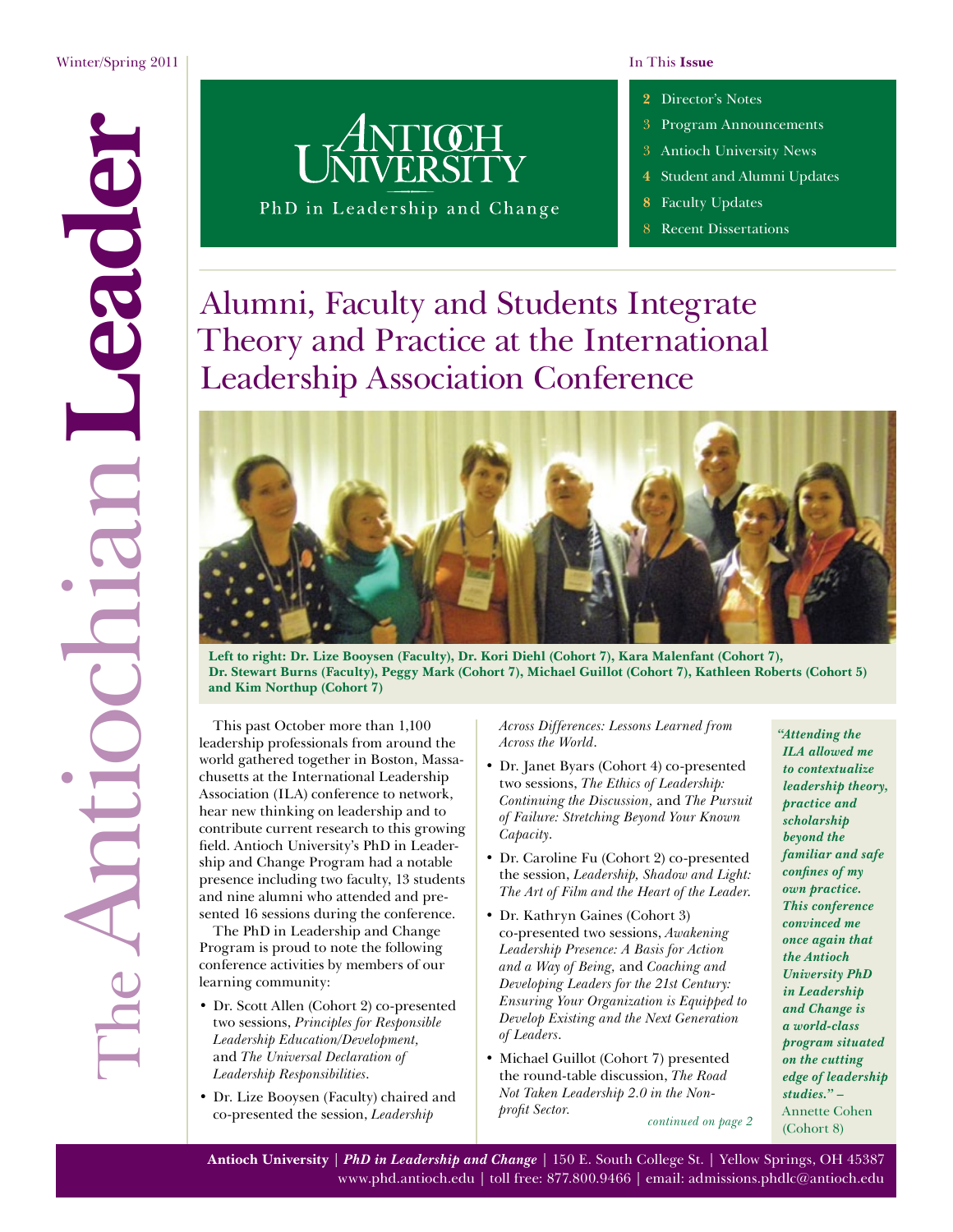- <span id="page-1-1"></span><span id="page-1-0"></span>• Kara Malenfant (Cohort 7) presented the session, *Leadership and Uncertainty: Three Research Perspectives*.
- Kimberly Northup (Cohort 7) chaired the session, *A Conversation with Barbara Kellerman*.
- Kate O'Neill (Cohort 8) and Claire Menck (Cohort 6) co-presented the round-table discussion, *Leadership and Culture,* and Dr. Lize Booysen was the Discussion chair.
- Dr. Janet Rechtman (Cohort 2) presented the session, *Partnering Across Disparities: Applied Research for Adaptive Leaders*.
- Kathleen Roberts (Cohort 5) presented the session, *Exploring Meaning Making that Leads to Social Entrepreneurial Action*.
- Dr. Laura Santana (Cohort 5) presented the round-table discussion, *Leadership Challenges in Latin America.*
- Rick Warm (Cohort 6) co-presented the session, *Transforming the Journey: A Hero Archetype and Your Leadership Development.*

The ILA is a scholar-practitioner oriented conference that emphasizes inter-institutional and interdisciplinary collaborative scholarly and practitioner based presentations. All presentations are peer reviewed and the session format covers a wide spectrum from case studies, conversations with authors, interactive roundtables, panel discussions, presentations and workshops.

ILA houses four Member Interest Groups (MIG) which promote the common interests of members in specific areas of the leadership field, facilitate learning and relationships among persons with common interests, and provide opportunities for members to participate actively in the ILA. Three of these MIGs are currently chaired by Antioch PhD faculty or alumni.





# Director's Notes

It is that time of year again and we are in the throes of admissions for Cohort 11. I can't believe

how quickly time passes. This is always an exciting process of discovery, with each new application packet holding promise and opportunity. We're all working hard to have a strong, robust and diverse Cohort 11 join our ranks this summer.

We are always monitoring our Program's processes and, as you know, making changes along the way to improve teaching and learning. One significant indicator we monitor is retention and graduate rates. I'm really proud to share that the PhD in Leadership and Change Program has a steady 70% graduation rate for the first several cohorts. The 70% rate exceeds by 20% the national average for

doctoral completion rates as reported by the Council of Graduate Schools.

We also look at our "time to completion" rates. Recently gathered data also show that of those students who graduate from our program, approximately onethird do so in four years, with another third after five years, and the remainder of a cohort thereafter. Again, this too, far exceeds national averages, where 7.5 or more years is now the norm.

We have also begun some very active work on new ways to market our Program and do outreach. A new five-minute clip of our 2010 commencement ceremony has been created and is being distributed to all inquiries ([http://www.phd.antioch.edu/](http://www.phd.antioch.edu/Pages/APhDWeb_Program/index.html) [Pages/APhDWeb\\_Program/index.html\)](http://www.phd.antioch.edu/Pages/APhDWeb_Program/index.html).

We are also heavily involved in the redesign of our Program website and hope to have that completed in the next several months. And, we have increased our advertising using social networking.

Other news from the Program focused on upcoming changes, particularly in the realm of technology. Our plan to completely shift over to our new virtual world– combining a portal, Gmail, and Sakai – by this summer is well underway. Plans for student training prior to and at the Yellow Springs residency, and in both face-to-face and virtual modalities, are being designed. While we're well aware that changes like this are never completely smooth, we are putting as much attention and resources to this transition as possible.

*Laurien Alexandre [lalexandre@antioch.edu](mailto:lalexandre@antioch.edu)*

# New Scholarship to Recognize Returned Peace Corps Volunteers

In accordance with Antioch University's commitment and promotion of efforts toward the common good, the PhD in Leadership and Change Program in conjunction with Antioch University Seattle recently co-sponsored an extremely powerful evening celebrating the 50th Anniversary of the Peace Corps. This was especially meaningful for Antioch University because one of the visionaries and founders of the PhD in Leadership and Change Program, Dr. Al Guskin, had a major role in the establishment of the Peace Corps. Approximately 100 people joined the

Seattle celebration. The event showcased the dreams of a group of students in Ann Arbor, Michigan and of a young president, John F. Kennedy, through photos and interviews from a documentary on the founding. Dr. Guskin read the speech he gave a few months back in Ann Arbor to a group of current students, 50 years to the minute from when President Kennedy descended a plane and spoke to those gathered at that time. Finally, the evening ended with other members of the Antioch community sharing their Peace Corps



memories, including the evening's co-chair Mark Hower, himself a Peace Corps volunteer, Antioch University Seattle faculty member, and a student in the PhD Program. In honor of the many genera-

tions of Antioch University's Peace Corps Volunteers, the PhD in Leadership and Change is proud to announce the establishment of a scholarship fund for an incoming student who is a Returned Peace Corps Volunteer. For more information, contact [admissions.phdlc@antioch.edu](mailto:admissions.phdlc@antioch.edu)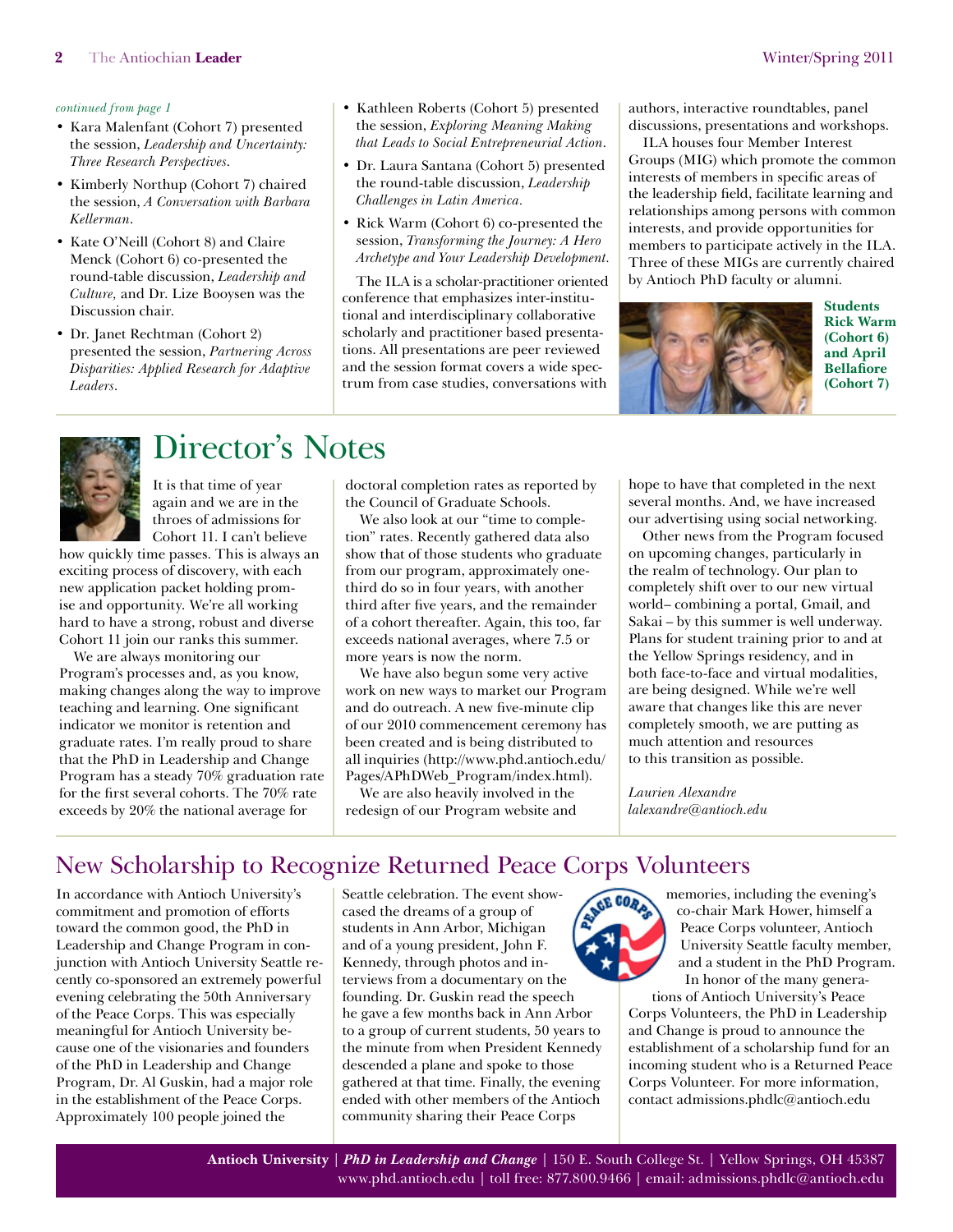#### <span id="page-2-0"></span>**Program Announcements**

#### **Visit an Upcoming Residency**

Antioch University Midwest, Yellow Springs Ohio: Aug. 1-5, 2011

Antioch University New England, Keene, New Hampshire Oct. 13-16, 2011

For details email: [admissions.phdlc@antioch.edu](mailto:admissions.phdlc@antioch.edu)

#### **Prospective Students**

The Program is now accepting applications for the next cohort!

Final Application Deadline: May 1, 2011

For details email: [admissions.phdlc@antioch.edu](mailto:admissions.phdlc@antioch.edu)

The PhD in Leadership and Change Program supports the fight against global warming by offsetting the climate impact of all work-related air travel by the Program's faculty and staff. The Program's annual donations support projects involving renewable energy, energy efficiency, and reforestation.

Antioch University is fully accredited by the North Central Association of Colleges and Schools (NCA). The PhD in Leadership and Change Program obtained full and permanent approval from the Ohio Board of Regents in Summer 2005.

Antioch University's PhD in Leadership and Change Program sincerely thanks the Aspen Institute, an international non-profit organization dedicated to fostering enlightened leadership and openminded dialogue, for their generous literary donations to the library of Antioch University New England.

# Around Antioch University

*Antioch University is a bold and enduring source of innovation in higher education. The five campuses in four states, along with the Antioch Education Abroad and PhD in Leadership and Change Programs, nurture in their students the knowledge, skills and critical thinking to excel as lifelong long learners, democratic leaders and global citizens who live lives of meaning and purpose. To learn more about our multi-campus system visit: [www.antioch.edu](http://www.antioch.edu)*

#### **Antioch University Los Angeles (AULA)**

AULA recently honored the work of former President, Dr. Neal King and welcomed Dr. Tex Boggs, current Provost and Vice President for Academic Affairs for Antioch University Los Angeles, who will serve as the Interim President while a national search for a permanent president will launch in Fall of 2011.

*To learn more about AULA visit: <http://www.antiochla.edu/>*

#### **Antioch University Midwest (AUM)**

AUM recently partnered with Greene Memorial Hospital and The Greene Foundation to offer a new Health Care Consumer Advocacy Certification Program. The partnership will provide up to three scholarships per year and operational support for the program.

*To learn more about AUM visit:<http://midwest.antioch.edu/>*

#### **Antioch University New England (AUNE)**

AUNE is expanding its MBA in Sustainability (Green MBA) degree program with a fully accredited online delivery option. The online MBA in Sustainability program is ideal for recent undergraduates, working professionals or those in transition who wish to pursue an MBA with minimal disruption to their professional or personal lives. The first cohort of students will be accepted into the new, two-year program beginning in May 2011.

*To learn more about AUNE visit: <http://greenmba.antiochne.edu>/*

#### **Antioch University Santa Barbara (AUSB)**

AUSB celebrated the inauguration of President Dr. Nancy Leffert. Attendees of the event included the AUSB community; the Chancellor, Vice-Chancellors, and Presidents from other Antioch University campuses; the Board of Governors and Board of Trustees; college and university delegates from California Central Coast region and nation; local, state and national community leaders; elected officials; and other guests.

*To learn more about AUSB visit:<http://www.antiochsb.edu/>*

#### **Antioch University Seattle (AUS)**

AUS is celebrating 35 years of academic leadership and promoting the common good in Seattle. On May 3, 2011, more than 400 alumni, faculty, staff and students are expected to attend the reunion party. Guests will have the opportunity to support scholarships at the university by engaging in a variety of fun activities and participating in a silent auction of art donated by the award-winning artists and the Antioch community.

*For information visit: <www.antiochseattle.edu/events/35thAnniversaryParty.html>*

### **Antioch Education Abroad (AEA)**

AEA has partnered with universities in Buea, Cameroon or Xi'an, China and is excited to announce the development of two new semester-long study abroad programs entitled, Community Development in Cameroon and China and Its Buddhist Traditions.

*To learn more about AEA visit: [http://aea.antioch.edu/](http://aea.antioch.edu)*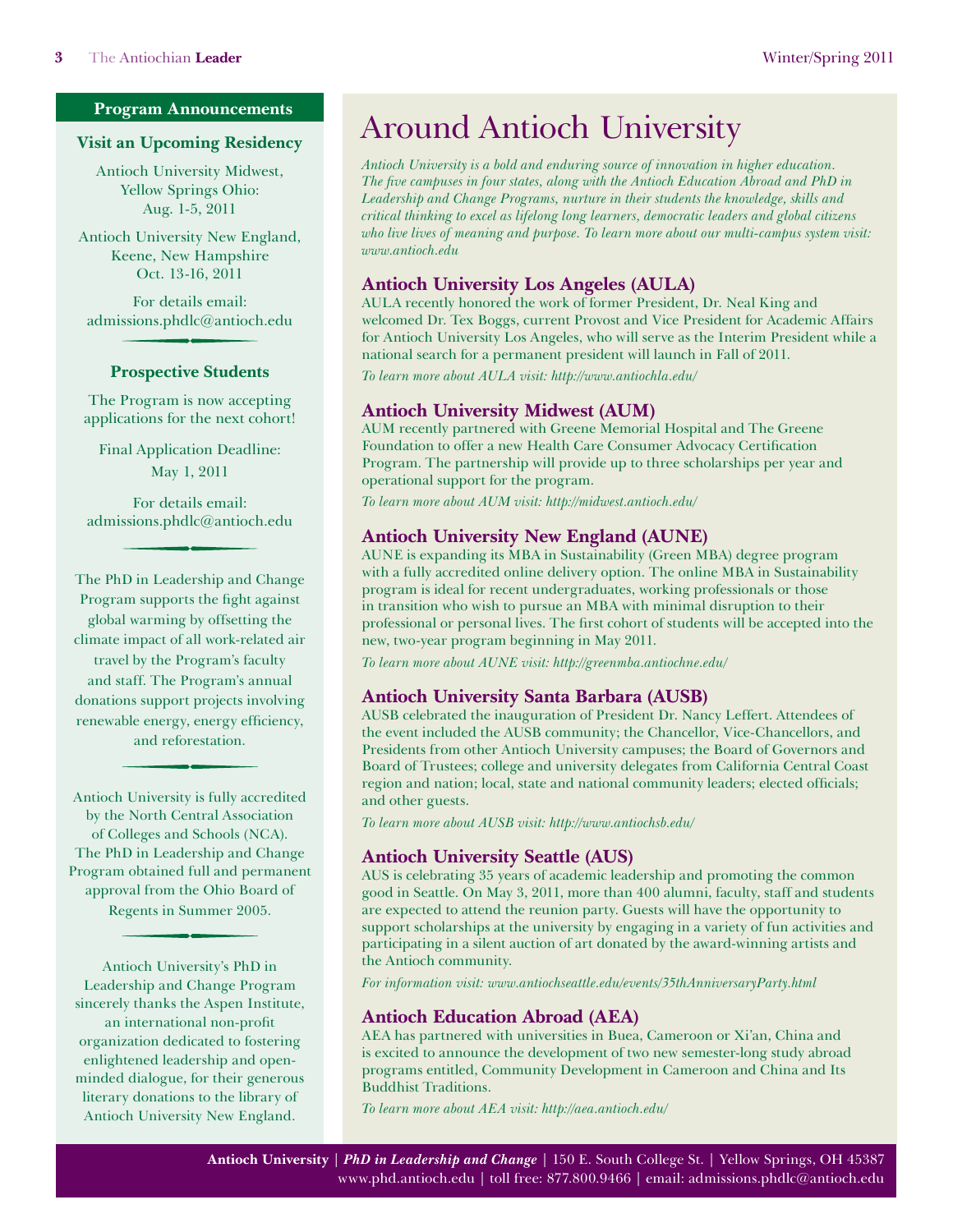# <span id="page-3-1"></span><span id="page-3-0"></span>**COHORT 1**

**Dr. Bill Blizzard**, current Dean of the College of Business and Director of the MBA program at Urbana University in Ohio, recently assumed the duties of Director of International Studies for the institution. To learn more visit: <http://www.urbana.edu/>

**Dr. Howard Kea** and fellow team members at NASA recently developed curriculum to train future Project Scientists to lead Earth and Space Science Missions. Dr. Kea presented the curriculum at the NASA Project Management Challenge Conference in February 2011.



**Dr. Scott Wallace** recently accepted a position as Professor of Business Management for Strayer University. To learn more visit: [http://www.](http://www.strayer.edu/) [strayer.edu/](http://www.strayer.edu/)

**Dr. Scott Wallace**

### **Cohort 2**

**Dr. Gary W. Ballou**, Assistant Professor of Education of Central Washington University, was named "2010 Outstanding Professor of Teaching" at its annual yearend faculty convocation. Additionally, Dr. Ballou's first book, *Program Accountability in Teacher Education: A Study of the Perceptions of University and State Government Leaders* (VDM Verlag Dr. Müller), was published in January 2011. He presented the results of recent research in a presentation entitled, *A Discussion of the Mental Health of Public School Teachers* at the 2011 National Research Conference of the National Social Science Association Professional Development Conference and at the 2011 National Conference of the Association of Teacher Educators.

**Dr. Sean Creighton**, Executive Director of the Southwestern Ohio Council for Higher Education (SOCHE), was selected by a national review panel as one of only 37 college leaders to attend the prestigious Executive Leadership Institute sponsored by the League for Innovation in the Community College. The 37 participants hold senior-level leadership positions at community colleges or higher education affiliates throughout the United States, Canada, and New Zealand. To learn more visit:<http://www.league.org/eli/>



**Dr. Shana Hormann**, Associate Dean and Dean of Students at Antioch University Seattle, has begun teaching reflective practice for the First Peoples' Program in Creative Change,

**Dr. Shana Hormann**

a partnership program between the University and the Muckleshoot Tribal College. In particular, Dr. Hormann recently facilitated inspirational symposium presentations from students that showcased three important communitybased sustainability projects providing food, clothing and emergency services for the homeless; developing a beautiful and functional rain garden; and creating a community garden based on permaculture studies. To learn more visit: [http://www.antiochseattle.edu/academics/](http://www.antiochseattle.edu/academics/creativechange/fpp.html) [creativechange/fpp.html](http://www.antiochseattle.edu/academics/creativechange/fpp.html)

**Dr. Mark Light** was recently rated "Best Professor" at the Weatherhead School of Management at Case Western Reserve University where he was also awarded the Mandel Center Teaching Award at commencement ceremonies for his work at the Mandel Center for Nonprofit Organizations. Dr. Light is currently Visiting Assistant Professor in the Raj Soin College of Business at Wright State University where he is teaching organizational behavior and organizational development for upper-level undergraduates and managing for creativity

and innovation for MBA students. His new book, *Results Now for Nonprofits* (Wiley) was released in February 2011 and Dr. Light continues to write a regular column for the *Nonprofit Quarterly*. To learn more about Dr. Light and his work visit: <http://www.marklight.com>

**Dr. Janet Rechtman** recently completed work to facilitate the formation and evaluation of university-community partnerships and presented the results at the 11th annual National Outreach Scholarship Conference. To learn more visit: [http://www.ncsu.edu/project/](http://www.ncsu.edu/project/OPDWebSpace/2010OSC) [OPDWebSpace/2010OSC/](http://www.ncsu.edu/project/OPDWebSpace/2010OSC)

#### **Dr. Scott Allen**

has co-authored, *The Little Book of Leadership Development: 50 Ways to Bring Out the Leader in Every Employee* (AMACOM), with core faculty member, Dr. Mitch Kusy (foreword by Dr. Peter Vaill). The



book delivers streamlined instructions on modeling behaviors, sharing information, building accountability, stretching teams, providing feedback, and 45 other practical strategies. To learn more visit: [http://www.leadershipnow.com/](http://www.leadershipnow.com/leadershop/9780814417546.html) [leadershop/9780814417546.html](http://www.leadershipnow.com/leadershop/9780814417546.html)

# **Cohort 3**

**Dr. Kathryn Gaines**, President, Leading Pace, LLC, continues to provide leadership development coaching and consultation with clients in the federal government, corporate, and nonprofit sectors. She celebrates 15 years as an independent practitioner and business owner. Dr. Gaines graduated in January 2011 from Newfield Network's ICF-accredited coach training program and expects to earn PCC status in 2011. Additionally, Dr. Gaines is serving in her final year on the board of the Chesapeake Bay Organization Development Network as Immediate Past President.

*[continued on next page](#page-4-0)*

**Antioch University** | *PhD in Leadership and Change* | 150 E. South College St. | Yellow Springs, OH 45387 [www.phd.antioch.edu](http://www.phd.antioch.edu) | toll free: 877.800.9466 | email: [admissions.phdlc@antioch.edu](mailto:admissions.phdlc%40antioch.edu?subject=)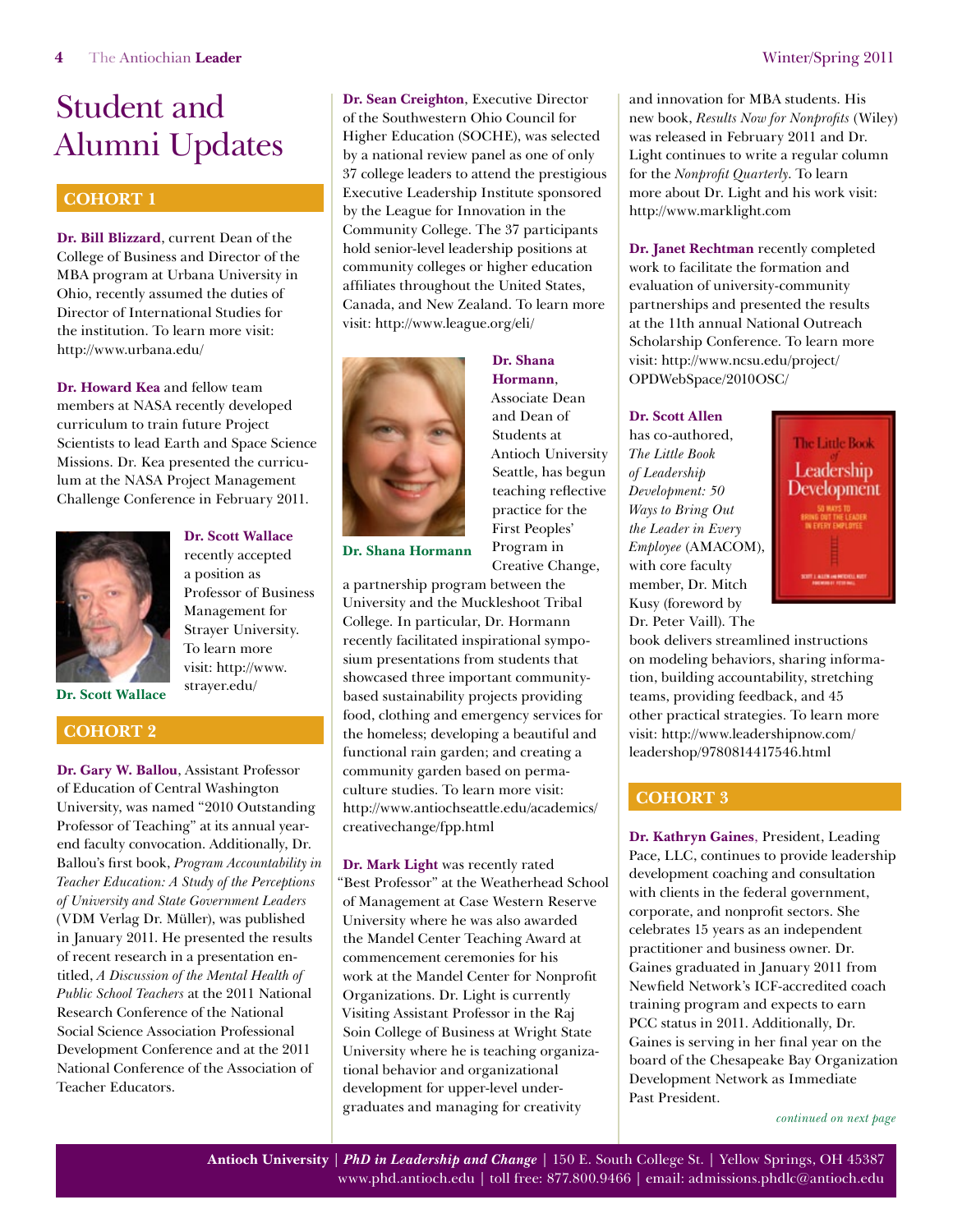<span id="page-4-0"></span>*[continued from page 4](#page-3-1)*

# **Cohort 4**

**Dr. Lucy Barbera** recently contributed to the book, *The Creative Connection for Groups: Person-Centered Expressive Arts for Healing and Social Change* (Science and Behavior Books). Dr. Barbera's essay is entitled, "Joining Social Justice Teacher Education and the Expressive Arts".

**Dr. Robbie Hertneky** published "The Role of Balance in Women's Leadership Self-Identity" in the *Advancing Women in Leadership Journal.* To learn more visit: [www.advancingwomen.com/awl/](www.advancingwomen.com/awl/Vol30_2010/Hertneky_Balance_vol_30_No_14_9_21_10.pdf) [Vol30\\_2010/Hertneky\\_Balance\\_vol\\_30\\_](www.advancingwomen.com/awl/Vol30_2010/Hertneky_Balance_vol_30_No_14_9_21_10.pdf) [No\\_14\\_9\\_21\\_10.pdf](www.advancingwomen.com/awl/Vol30_2010/Hertneky_Balance_vol_30_No_14_9_21_10.pdf)

**Dr. Lynn Johnson Langer** recently authored "Growing Pains at Camelot Biopharmaceuticals" in *Building the Case for Biotechnology: Management Case Studies in Science, Laws, Regulations, Politics, and Business* (Logos Press). Additionally, Dr. Langer published "Moving Beyond the Start-Up Phase" in the March 2011 issue of the *Life Science Leader*. To learn more visit: [http://www.lifescienceleader.com/index.](http://www.lifescienceleader.com/index.php?option=com_jambozine&layout=article&view=page&aid=4226&Itemid=56) [php?option=com\\_jambozine&layout=arti](http://www.lifescienceleader.com/index.php?option=com_jambozine&layout=article&view=page&aid=4226&Itemid=56) [cle&view=page&aid=4226&Itemid=56](http://www.lifescienceleader.com/index.php?option=com_jambozine&layout=article&view=page&aid=4226&Itemid=56)

**Dr. Anthony Scriffignano** was recently asked to speak at a Global Data Summit hosted by Wolfram Alpha in Washington, DC. Wolfram Alpha is a massive curated data environment that is coupled with



**Dr. Anthony Scriffignano**

a natural language interface that allows scientists, researchers, and others around the world to come to a single place and ask questions about "computable" topics. The goal of the environment is to embody the computable knowledge of mankind. Dr. Scriffignano's presentation, based on

his linguistic and algorithmic research from the past 10 years, was regarding the growing impact of multilingual data on business identity resolution. The presentation included an overview of the basic identity problem (with whom are you doing business) as well as the evolution of how this problem changes as language, writing systems, semantic ambiguity, and local standards for describing names and addresses enter the problem space.

# **Cohort 5**

**Chip Espinoza** co-authored the article, "Core Competencies for Leading Today's Workforce", regarding the increasing presence of the millennial generation in the workforce organizational agenda, in the Winter 2011 issue of *Leader to Leader*. To learn more visit: [http://onlinelibrary.wiley.](http://onlinelibrary.wiley.com/doi/10.1002/ltl.450/abstract) [com/doi/10.1002/ltl.450/abstract](http://onlinelibrary.wiley.com/doi/10.1002/ltl.450/abstract)

**Dr. Lynn Olsen** recently gave the keynote address entitled, *Beyond Hope: Leading Strategic Change*, at a food industry conference hosted by Applied Data Corporation. Dr. Olsen also published the article, "Developing Change Leaders", in the November 2010 issue of *Retail Information Systems News*. Lastly, Dr. Olsen has recently designed, developed, and is now teaching a new leadership course for students in the University of St. Thomas Masters of Business program.

**Dr. Laura Santana** assumed the Chair position of Member Interest Group for the International Leadership Association (ILA) this past October. Additionally, Dr. Santana convened the first Latin American Region at the ILA annual conference, gathering to talk about Challenges Facing Leaders in Latin America. Attendees had the opportunity to meet others who are working and researching in Latin America to understand the efforts underway, and the opportunities present. Lastly, Dr. Santana's article, "Five Ways to Boost Your Cross-Cultural Agility", was published in *Forbes* online magazine. To view the full article visit: [http://www.forbes.com/](http://www.forbes.com/2010/09/29/cross-cultural-agility-globalization-leadership-managing-ccl.html) [2010/09/29/cross-cultural-agility-globalization](http://www.forbes.com/2010/09/29/cross-cultural-agility-globalization-leadership-managing-ccl.html)[leadership-managing-ccl.html](http://www.forbes.com/2010/09/29/cross-cultural-agility-globalization-leadership-managing-ccl.html)

**Dr. Harriet Schwartz** is editing a sourcebook for the *New Directions for Teaching and Learning* series (Jossey-Bass). The series offers a comprehensive range of ideas and techniques for improving college teaching based on the experience of seasoned instructors and the latest findings of educational and psychological researchers. This particular sourcebook, expected to be published September 2012, will explore interpersonal boundaries in the teaching and learning relationship.

# **COHORT 6**

**Gail Cheney** recently received a promotion to Director of Human Resources at the Sealaska Corporation. Sealaska is a Native corporation owned by more than 20,000 tribal member shareholders and guided by traditions of environmental stewardship and positively impacting our communities. To learn more visit: <http://www.sealaska.com/>

**Norman Dale** has recently re-launched his consultancy, Rapport Consensus Planning offering facilitation as well as mediation, negotiations advisory services, cross-cultural dialogue, consensus training and in building

organizations that are disposed and able to collaborate with distinct and sometimes adversarial parties. To learn more visit: <http://www.rapport-consensus.com/>

**Dr. Karen Geiger** recently presented, *Cross-Race Relations: Leadership in Black and White*, at the Queens University of Charlotte McColl School of Business Food for Thought series and *Cross-Race Female Relationships and Leadership* as a guest on WFAE FM the National Public Radio news source for Charlotte, North Carolina. Dr. Geiger also presented *Black Women, White Women and the Space Between Us* at the YWCA of the Central Carolinas which garnered mention in two reflection pieces

*[continued on next page](#page-5-0)*

RAPPORT **CONSENSUS PLANNING** 

Partnerships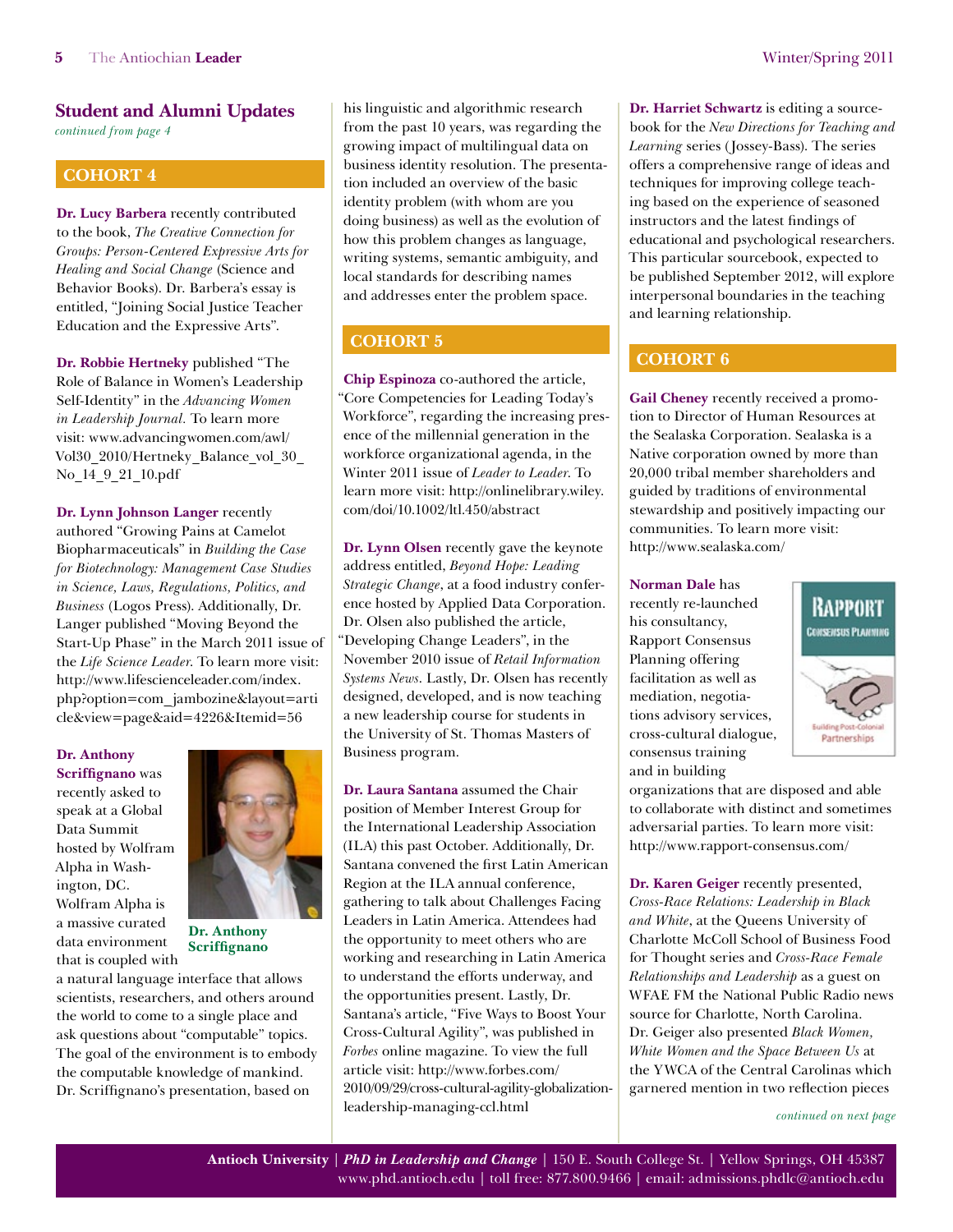<span id="page-5-0"></span>*[continued from page 5](#page-4-0)*

featured in the *Charlotte Observer.* To review visit: [http://www.charlotteobserver.](http://www.charlotteobserver.com/2011/02/25/2089657/working-together-across-a-racial.html) [com/2011/ 02/25/2089657/working-together](http://www.charlotteobserver.com/2011/02/25/2089657/working-together-across-a-racial.html)[across-a-racial.html](http://www.charlotteobserver.com/2011/02/25/2089657/working-together-across-a-racial.html) and [http://www.](http://www.charlotteobserver.com/2011/02/25/2089649/many-black-women-struggle-with.html) [charlotteobservercom/2011/02/25/2089649/](http://www.charlotteobserver.com/2011/02/25/2089649/many-black-women-struggle-with.html) [many-black-women-struggle-with.html](http://www.charlotteobserver.com/2011/02/25/2089649/many-black-women-struggle-with.html)

**Merrill Mayper** was recently hired as an adjunct faculty teaching cultural diversity for the General Studies Department of Collins College in Phoenix, Arizona. Learn more at:<http://www.collinscollege.edu/>

#### **COHORT 7**

**Dr. Kori Diehl** is designing leadership development programs for United States federal agencies through her work at Booz Allen Hamilton. Dr. Diehl has also recently completed a pro-bono effort on behalf of the International Coach Federation DC Metro Chapter. She led a group of executive coaches who offered pro-bono coaching services to 25 participants in the Leadership Arlington (Virginia) Young Professionals Development program. Participants in the program are nominated by their companies to attend a 6-month program on local government, community involvement, and leadership skills. Coaches worked with the participants on topics related to their personal and professional development.

**Tavia LaFollette** has accepted the position as the first Artist-in-Residence at Carnegie Mellon University's Center for the Arts on Society (CAS). The CAS is a collaborative effort of scholars and artists affiliated with the College of Fine Arts and the College of Humanities and Social Sciences at Carnegie Mellow which aims to explore the role of the arts in society, the place and impact of the arts both in the workings of social power and in processes of social change. Tavia's work with CAS incorporates her efforts with the Firefly Tunnel Project, a global network of experimental artists who

communicate and work together through a virtual performance lab. To learn more visit: <http://fireflytunnels.net>

**Kara J. Malenfant** co-presented *Supporting Student Learning and Success: The Role and Impact of Academic Libraries* at the Association of American Colleges and Universities Network for Academic Renewal Conference. To learn more about the event visit: [http://www.aacu.org/](http://www.aacu.org/meetings/generaleducation/) [meetings/generaleducation/](http://www.aacu.org/meetings/generaleducation/)

## **Cohort 8**

**Brent French**, Air Force reservist, was recently promoted to Colonel and augmentee to the Deputy Director of Installations and Mission Support for Air Force Special Operations Command at Hurlburt Field. In this role, Brent helps to meet the infrastructure needs for over 13,000 special operators worldwide. Additionally, Brent assumed a new position with Lexmark International as an Industry Consultant, helping state government and educational institutions manage their data more efficiently.



**Wayne Moran** was recently a guest participant at Outsource Institute (OI) Workshop in New York City where he supported OI's launch of their virtual training program. Wayne bridged infor-

**Wayne Moran** 

mation technology outsourcing with leadership and change cultural considerations when right-shoring client support operations.

**Sherman Morrison** recently helped launch the Antioch Commuter Transportation (ACT) initiative at Antioch University New England. The ACT is a new initiative of the Sustainability and Social Justice Committee at Antioch University New England, which is committed to reaching carbon neutrality by the year 2020. To learn more visit: <http://www.antiochne.edu/ssj/act/>

**Kate O'Neill** co-authored the chapter "Leadership Cultures" in the recently published, *Political and Civic Leadership: A Reference Handbook*, (Sage Publications).

### **Cohort 9**

**Marcia Tate Arunga** was recently featured in *Seattle Woman Magazine*. The article highlights Marcia's co-founding of Cultural Reconnection Missions, an organization whose members travel to Africa annually on journeys to reconnect African Americans to their centuries-old roots, and her many other community-enriching activities, in addition to her faculty position at Antioch University Seattle. Marcia was also noted in *The Seattle Times* for her direction of the play, *The Stolen Ones and How They Were Missed*, with Seattle area students at Denny International Middle School. To view further information visit: [http://www.seattlewomanmagazine.com/](http://www.seattlewomanmagazine.com/articles/feb11-1.htm) [articles/feb11-1.htm](http://www.seattlewomanmagazine.com/articles/feb11-1.htm)

**Tom Borrup** was chosen as a featured speaker at the 2010 Oklahoma Arts Conference where he led four workshops and participated on a panel which, engaged participants in such areas as asset-based development strategies and conditions for shaping a creative milieu. Additionally, Tom recently published the article entitled, "Shaping a Creative Milieu: Creativity, Process, Pedagogy, Leadership and Place" in the *Journal of Urban Culture Research*.

**Tom Ellison** has been named practice group leader for the real estate and construction practices at Stoel Rives LLP, a regional law firm with 400 professionals based in 10 offices across 7 states. He has also commenced work as facilitator of the firm's strategic planning and implementation processes, which will reframe firm strategy in light of significant business and economic changes affecting law practices. A member of the American College of Real Estate Lawyers, Tom has also worked with

*[continued on next page](#page-6-0)*

**Antioch University** | *PhD in Leadership and Change* | 150 E. South College St. | Yellow Springs, OH 45387 [www.phd.antioch.edu](http://www.phd.antioch.edu) | toll free: 877.800.9466 | email: [admissions.phdlc@antioch.edu](mailto:admissions.phdlc%40antioch.edu?subject=)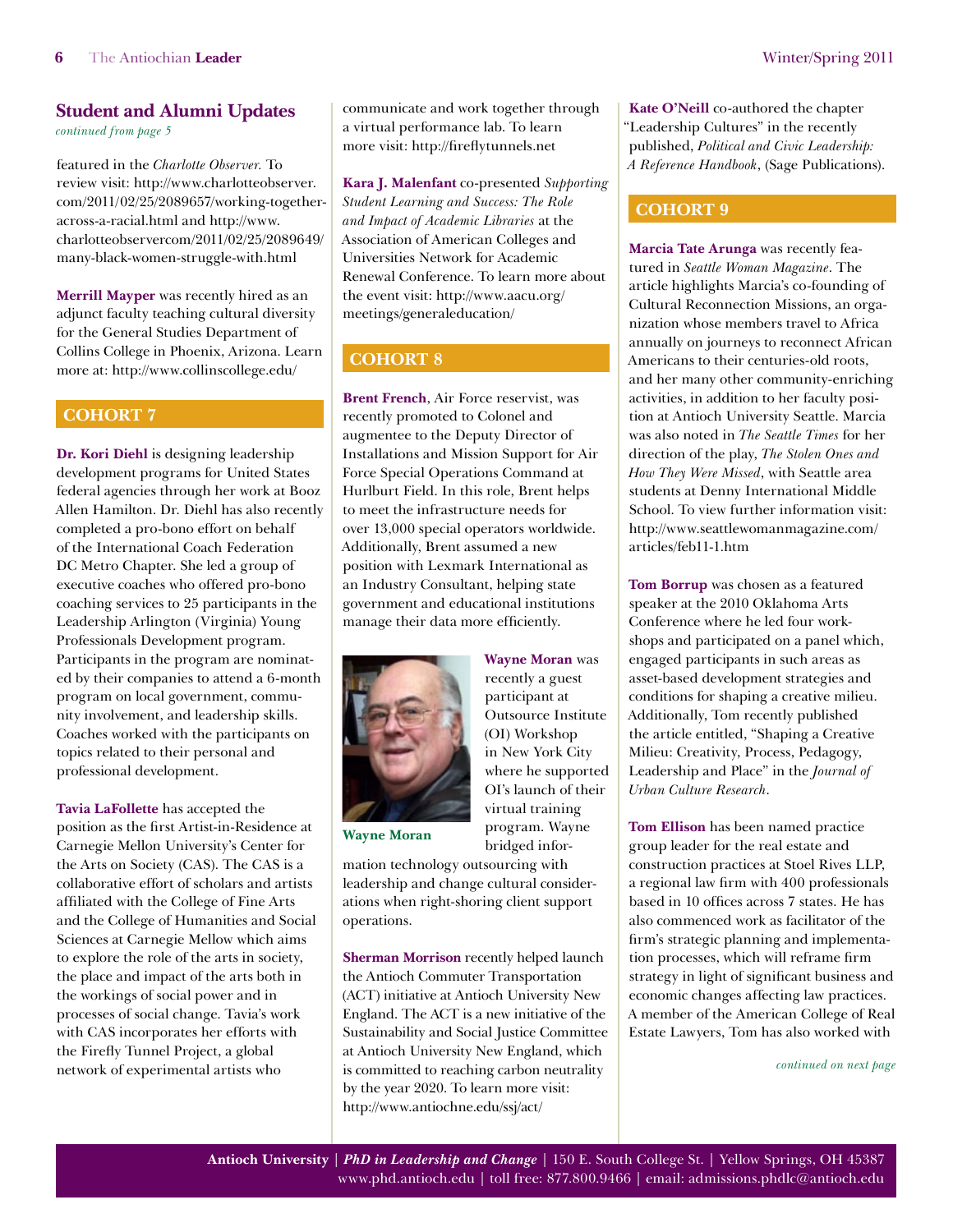<span id="page-6-0"></span>

**Front row: Eight graduate students of University of Ibadan holding ANAC's membership cards which signify their oath against corruption and bribery. Back row, fourth from left: Dr. Emmanuel Oluyitan, (Cohort 9).**

*[continued from page 6](#page-5-0)*

a College task force over the past year and conducted a seminar to establish dialogue among College members about the adaptive challenges and practice changes facing real estate lawyers and their firms.

**Dr. Emmanuel Oluyitan**, founder and executive director of the Association of Nigerians Against Corruption (ANAC an organization that campaigns against bribery and corruption and teaches the virtues of a corruption free society, recently spoke to selected graduate students of the University of Ibadan, in Nigeria. Dr. Oluyitan encouraged the

students, who made oaths against bribery and corruption during a public ceremony, to dedicate the rest of their life to honesty and transparency and develop the virtues of good servant leaders for Nigeria.

**Susan Summers** was recently invited to submit the chapter entitled, "The Vocal Hello Space Model in Hospice Music Therapy", for the new internationally edited book, *Voicework in Music Therapy: Research and Practice* (Jessica Kinglsey Publishers). Additionally, Susan was recently honored by Program alumna and President of the Canadian Association for Music Therapy, Dr. Guylaine Vaillancourt (Cohort 5), at the annual conference with the Peer Recognition Award.



**Dr. Guylaine Vaillancourt (Cohort 5) and Susan Summers (Cohort 9)**

# **Cohort 10**

**Froswa' Booker-Drew** has accepted a position with World Vision US Programs in the North Texas Field Office. Froswa' will serve as Community Engagement Specialist working with over 200 partners and community stakeholders. In addition, she also provides capacity building training to partners and community organizations. Froswa' was recently invited to speak at the Texas Council on Family Violence's annual Executive Director's Conference and for the Texas Association of Community Development Corporation's Conference. Lastly, Froswa' authored "Choosing a Board for Your Nonprofit" which, was published in *Black Enterprise Magazine* online. To view the article visit: [http://www.blackenterprise.com/small](http://www.blackenterprise.com/small-business/2010/08/20/nonprofit-insider-choosing-a-board-for-your-nonprofit/)[business/2010/08/20/nonprofit-insider](http://www.blackenterprise.com/small-business/2010/08/20/nonprofit-insider-choosing-a-board-for-your-nonprofit/)[choosing-a-board-for-your-nonprofit/](http://www.blackenterprise.com/small-business/2010/08/20/nonprofit-insider-choosing-a-board-for-your-nonprofit/)

**Randy Osmun** has accepted a new position as the Executive Director of The SOURCE, a non-profit organization that focuses on high-touch casework services to member companies' employees and their family members. This model requires a unique and dynamic collaboration between government, private business, and the non-profit worlds. He spent 29+ years at the Amway Corporation before being inspired to make this move into the non-profit arena. To learn more about The SOURCE visit: <http://www.grsource.org>**•**